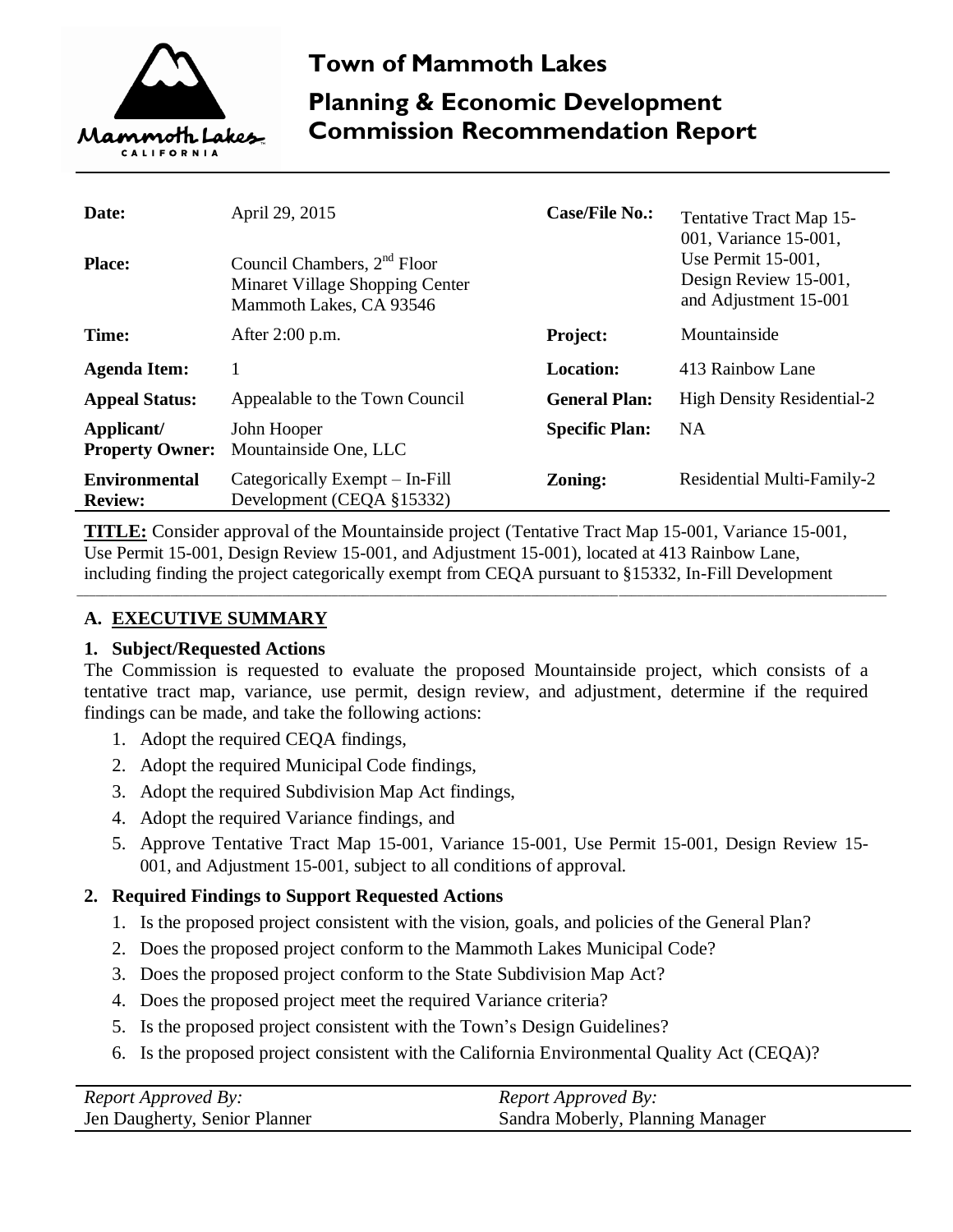#### **3. Report Summary**

The Mountainside project is a 16-unit townhome project located east of Canyon Lodge. Two of the units would be freestanding (i.e., single family structures), and 14 units would be located in seven duplex buildings. All units would be three stories with approximately 2,000 square feet of habitable area and three bedrooms and a two car garage. The project includes a variance request to reduce the setback along Rainbow Lane and to increase the heights of certain buildings. An Alternate Housing Mitigation Plan (AHMP) is proposed to pay fees in-lieu of providing a deed-restricted unit on-site.

The Commission held a site visit and workshop on March 25, 2015 and did not raise any concerns with the proposed project. Public comments have been received from Courchevel Condominium owners, located to the east of the project site, and are included as Attachment 12.

This staff report describes staff's analysis, which finds the project consistent with the Town's General Plan, Municipal Code, Design Guidelines, Variance criteria, and the State Subdivision Map Act. Additionally, staff determined the project to be categorically exempt from the California Environmental Quality Act (CEQA), pursuant to Section 15332, In-Fill Development Projects.

Based on the analysis, it is staff's opinion that the required findings to support the requested approvals can be made, and recommends approval of the Tentative Tract Map, Variance, Use Permit, Design Review, and Adjustment with the conditions of approval noted in the attached resolution.



# **4. Location Map**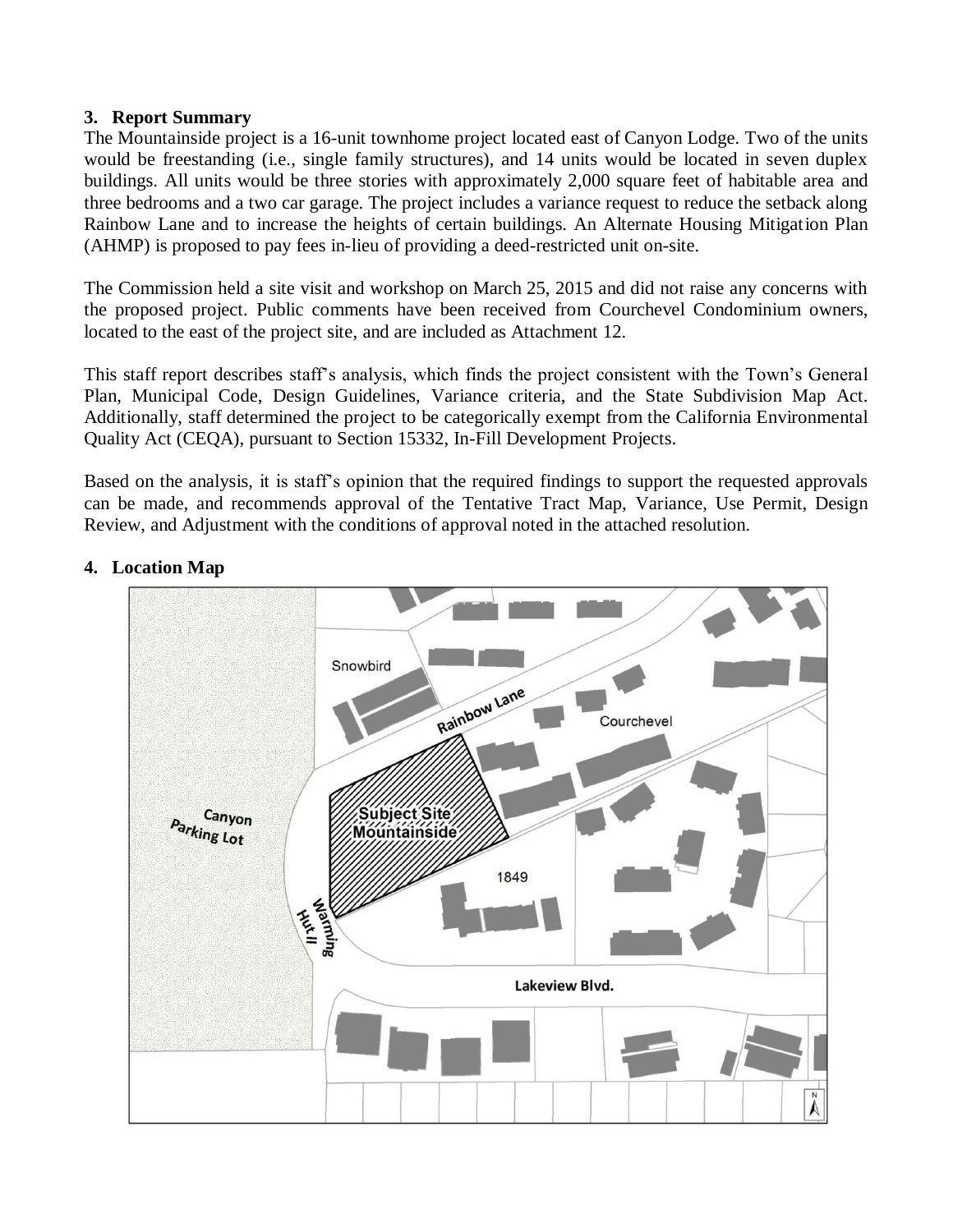# **B. ANALYSIS**

#### **1. Background and Project History**

In 2008, Mammoth Mountain Ski Area (MMSA) submitted preliminary plans for this site. These preliminary plans included 18 freestanding condominiums. Staff concerns with these plans included building separation (10-foot separation was proposed), snow storage, and driveway and parking area slopes. The preliminary plans were not reviewed by the Commission, and a formal application for this MMSA project was never submitted. The site was recently sold to John Hooper, and Mr. Hooper submitted the Mountainside proposal in February 2015.

On March 25, 2015, the Commission held a site visit and workshop for this project. The site visit included visiting the project site, 413 Rainbow Lane, and visiting the Grayfox development at 59 Hillside Drive. The Mountainside project is proposed to utilize a similar design and the same exterior colors and materials as the Grayfox development. The site visit was followed by a discussion of the project. The Commission did not raise concerns with the proposed project during that discussion. The minutes from that workshop are included as Attachment 11.

#### **2. Development Proposal**

The Mountainside project includes 16 townhome units. Two of these units would be freestanding (i.e., single family structures), and 14 units would be located in seven duplex buildings. All units would be three stories and approximately 2,000 square feet of habitable area with three bedrooms and a two car garage. Building separation would be approximately 15 feet to accommodate snow storage. A driveway off of Rainbow Lane would serve the project. A pedestrian path is proposed to connect the west side of the project to Rainbow Lane, providing access to Canyon Lodge. The site plan and building floor plans and elevations are included as Attachments 2 and 3.

Due to the slope of the site, the buildings are proposed to be located closer towards Rainbow Lane, leaving the steepest sloped area at the rear (south portion) of the site undisturbed. Retaining walls would be required to build into this slope, and the maximum retaining wall height proposed is approximately 10 feet. The tallest wall would not be visible to the public as it would be combined with the buildings on Lots 1-9. However, other retaining walls on the site would be visible off-site and are proposed to be a tan colored split-face concrete masonry unit (CMU) wall.

The project is separated into two phases. Phase 1 includes construction of Lots 1-9 and all of the civil engineering work (grading, retaining walls, utilities, driveway, etc.). Phase 2 includes construction of Lots 10-16 and the storm water retention structures in Phase 2.

# **3. Subject Property and Surrounding Land Uses**

The project is a vacant forested lot, approximately 1.67 acres, and zoned Residential Multi-Family 2 (RMF-2). The surrounding land uses are multi-family condominiums (Snowbird, 1849, and Courchevel) and Mammoth Mountain Ski Area Canyon Lodge and associated parking lot. Table 1 describes the surrounding land uses and zoning.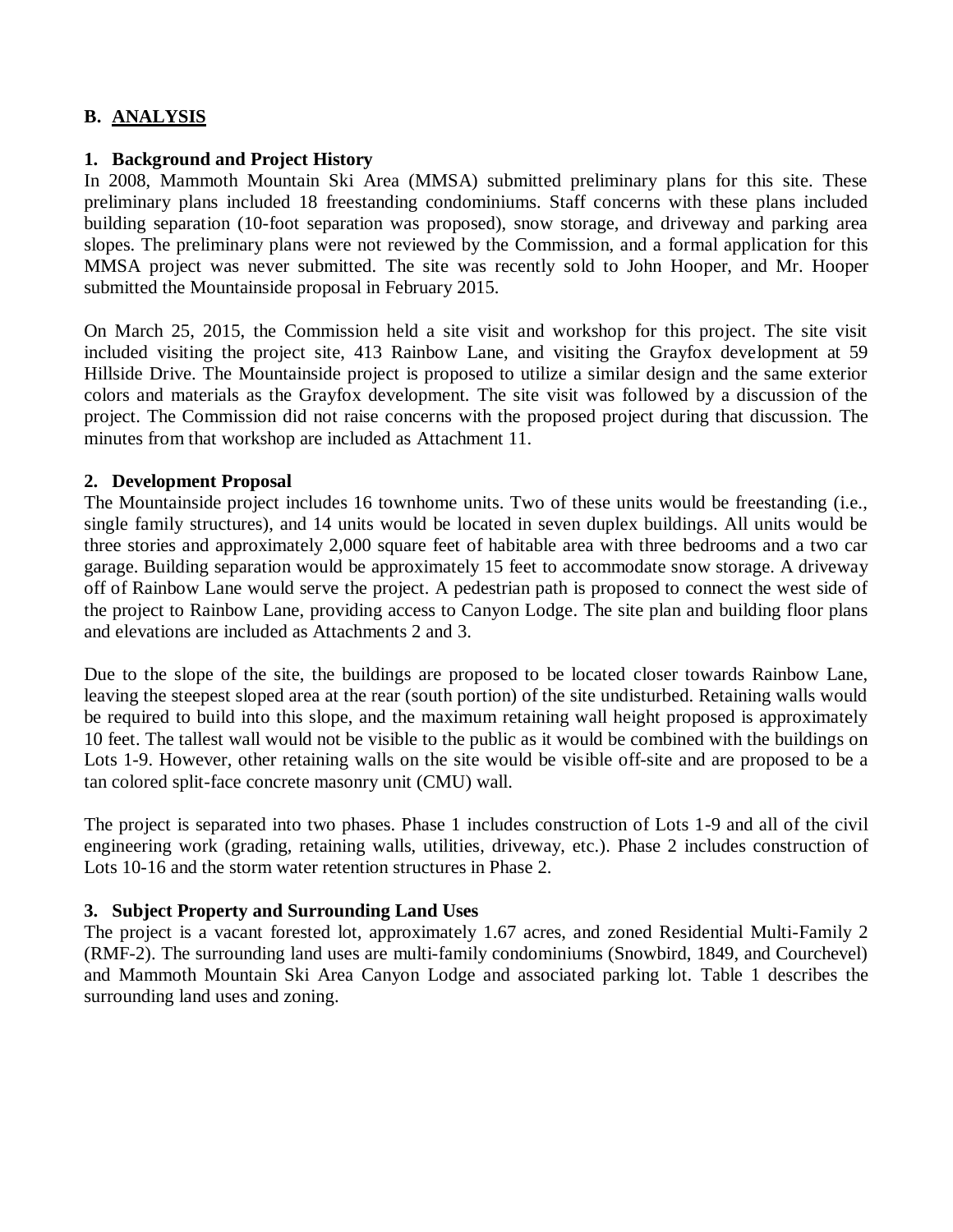| Location | <b>Zoning</b> | <b>Adjacent Streets</b> | <b>Land Use</b>                                                |
|----------|---------------|-------------------------|----------------------------------------------------------------|
| North    | $RMF-2$       | Rainbow Lane            | Snowbird Condominiums                                          |
| South    | $RMF-2$       | N/A                     | 1849 Condominiums                                              |
| East     | $RMF-2$       | N/A                     | Courchevel Condominiums                                        |
| West     | N/A           | N/A                     | Canyon Lodge and parking lot<br>(USFS property leased by MMSA) |

Table 1: Surrounding Land Uses and Zoning

# **4. General Plan Consistency**

 $\mathbf l$ 

The project is consistent with the following General Plan Vision statements as described in Table 2:

| <b>Vision Statement</b>                                                                                                                                                           | <b>Explanation of Project Conformance with</b><br><b>Vision Statement</b>                                                                                                                               |  |
|-----------------------------------------------------------------------------------------------------------------------------------------------------------------------------------|---------------------------------------------------------------------------------------------------------------------------------------------------------------------------------------------------------|--|
| "Sustainability and continuity of our unique relationship<br>with the natural environment."                                                                                       | The design of the project respects the natural<br>environment by preserving the steeply sloped<br>portion of the site.                                                                                  |  |
| "Adequate and appropriate housing that residents and<br>workers can afford."                                                                                                      | An Alternate Housing Mitigation Plan (AHMP) is<br>proposed to pay \$325,108 in-lieu of a deed-<br>restricted unit on site. These fees would be utilized<br>for housing as directed by the Town Council. |  |
| "Being a premier, year-round resort community based<br>onan ambiance that attracts visitors."                                                                                     | The project would provide new townhome and<br>single family product available for nightly rental<br>adjacent to Canyon Lodge                                                                            |  |
| "Protecting the surrounding natural environment and<br>supporting our small town atmosphere by limiting the<br>urbanized area."                                                   | The project is within the Urban Growth Boundary<br>and the density is within that allowed by the<br>General Plan and Municipal Code.                                                                    |  |
| "Exceptional standards for design and developmentsense<br>of a "village in the trees""                                                                                            | The project reflects high quality design and<br>utilizes materials and colors appropriate to the<br>Eastern Sierra. Building heights would remain<br>well below the trees on site and in the vicinity.  |  |
| "Offering a variety of transportation options that<br>emphasize connectivity, convenience, and alternatives to<br>use of personal vehicles with a strong pedestrian<br>emphasis." | The project includes a pedestrian walkway to<br>connect the west portion of the site to Rainbow<br>Lane, allowing convenient pedestrian access to<br>Canyon Lodge                                       |  |

Table 2: General Plan Vision Conformance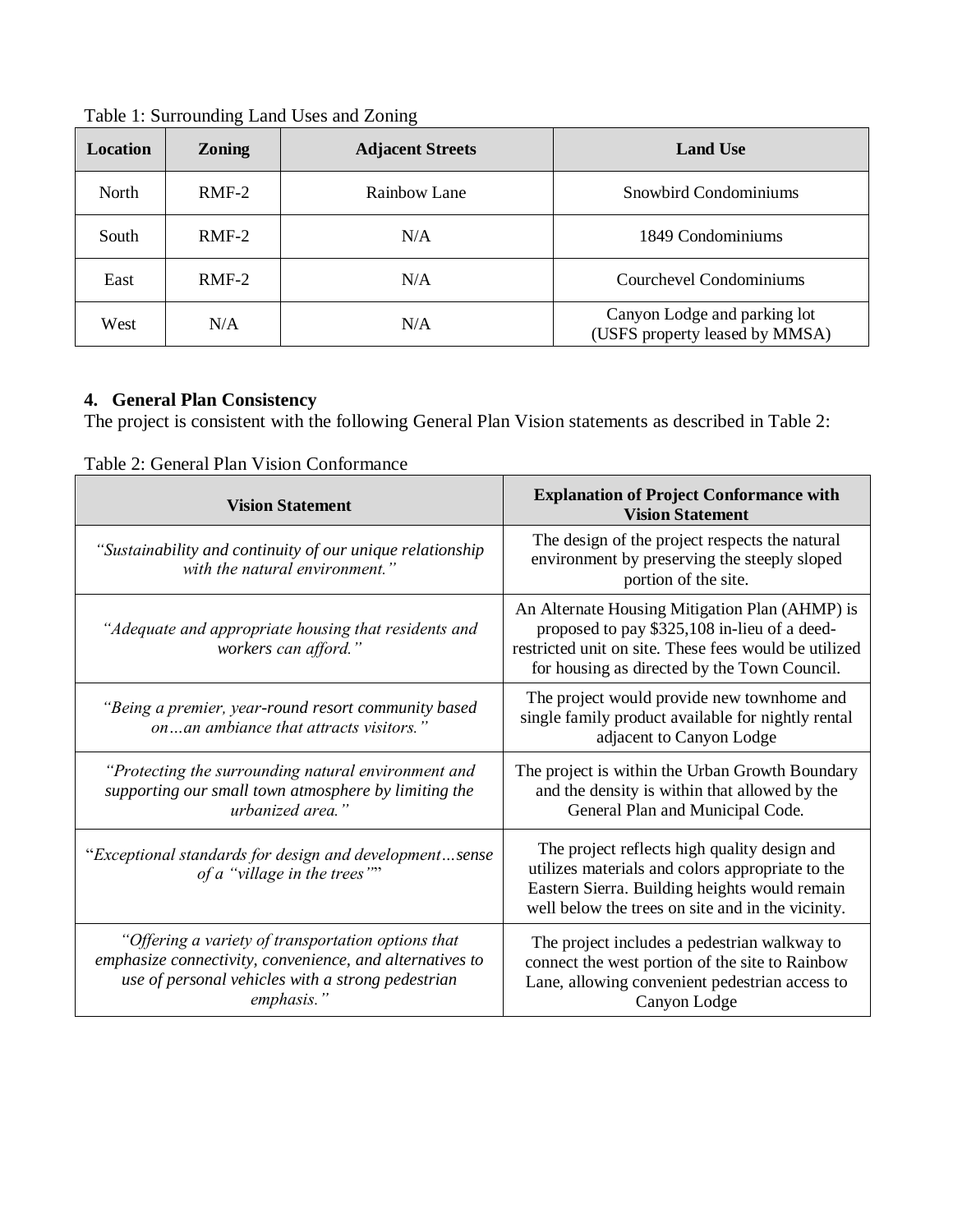The project is consistent with the following General Plan goals and policies as described in Table 3.

| <b>Goal, Policy, or Action</b>                                                                                                                                                                                    | <b>Explanation of Project Conformance with Goal,</b><br>Policy, or Action                                                                                                                                                                 |  |  |
|-------------------------------------------------------------------------------------------------------------------------------------------------------------------------------------------------------------------|-------------------------------------------------------------------------------------------------------------------------------------------------------------------------------------------------------------------------------------------|--|--|
| C.2.L: Create visually interesting and aesthetically<br>pleasing built environment by requiring all development to<br>incorporate the highest quality of architecture and<br>thoughtful site design and planning. | The project includes high quality architecture and<br>incorporates thoughtful site planning to reduce site<br>disturbance, accommodate snow storage, and<br>address pedestrian connectivity.                                              |  |  |
| C.2.N: Plan the siting and design of buildings to preserve<br>the maximum amount of open space, trees, and natural<br>features, particularly scenic open space.                                                   | The project locates buildings closer to Rainbow<br>Lane to provide an approximately 60-foot buffer<br>along the south property line, where the steepest<br>slope occurs. Lot coverage is 12% below the<br>maximum allowable lot coverage. |  |  |
| C.2.T: Use natural, high quality building materials to<br>reflect Mammoth Lakes' character and mountain setting.                                                                                                  | The building materials are natural, high quality, and<br>reflect the local character and mountain setting.                                                                                                                                |  |  |
| C.2.V: Building height, massing and scale shall<br>complement neighboring land uses and preserve views to<br>the surrounding mountains.                                                                           | Building height and massing are similar to the<br>heights and massing of nearby buildings. A 16-foot<br>setback along Rainbow Lane would continue to<br>allow a view corridor on Rainbow Lane.                                            |  |  |
| C.2.X: Limit building height to the trees on the<br>development sites where material tree coverage exists and<br>use top of forest canopy in general area as height limit if<br>no trees exist on site.           | All buildings would be well below the height of the<br>trees on site.                                                                                                                                                                     |  |  |
| C.4.C: Retain overall image of a community in a forest by<br>ensuring that native trees are protected wherever possible<br>and remain an important component of the community.                                    | Although the site is sloped and requires considerable<br>grading, the project limits tree removal to the<br>maximum extent feasible while complying with<br>Public Works driveway and parking standards.                                  |  |  |
| Neighborhood and District Character, Canyon Lodge<br>Characteristics: Base lodge supported by surrounding<br>lodging and connected to the Village/Mountain Portal.                                                | The project would provide new townhome and<br>single family product available for nightly rental<br>adjacent to Canyon Lodge                                                                                                              |  |  |
| Goal L.2: Substantially increase housing supply available<br>to the workforce.                                                                                                                                    | An Alternate Housing Mitigation Plan (AHMP) is<br>proposed to pay \$325,108 in-lieu of a deed-<br>restricted unit on site. These fees would be utilized<br>for housing as directed by the Town Council.                                   |  |  |
| L.3.A: Achieve a diversity of uses and activities and<br>efficient use of land by maintaining a range of<br>development types.                                                                                    | The project provides townhome and single family<br>product unlike the typical condominium product in<br>the Canyon Lodge vicinity.                                                                                                        |  |  |
| L.5.B: Locate visitor lodging in appropriate areas.                                                                                                                                                               | The project is adjacent to Canyon Lodge, and all<br>units would be allowed to rent nightly.                                                                                                                                               |  |  |
| L.5.C: Ensure there are an adequate number of units<br>available for nightly rental                                                                                                                               | All units would be allowed to rent nightly.                                                                                                                                                                                               |  |  |
| S.3.H: Restrict development in areas with steep slopes.                                                                                                                                                           | The project preserves the steeply sloped portion of<br>the property.                                                                                                                                                                      |  |  |

Table 3: General Plan Conformance with Goals, Policies, and Actions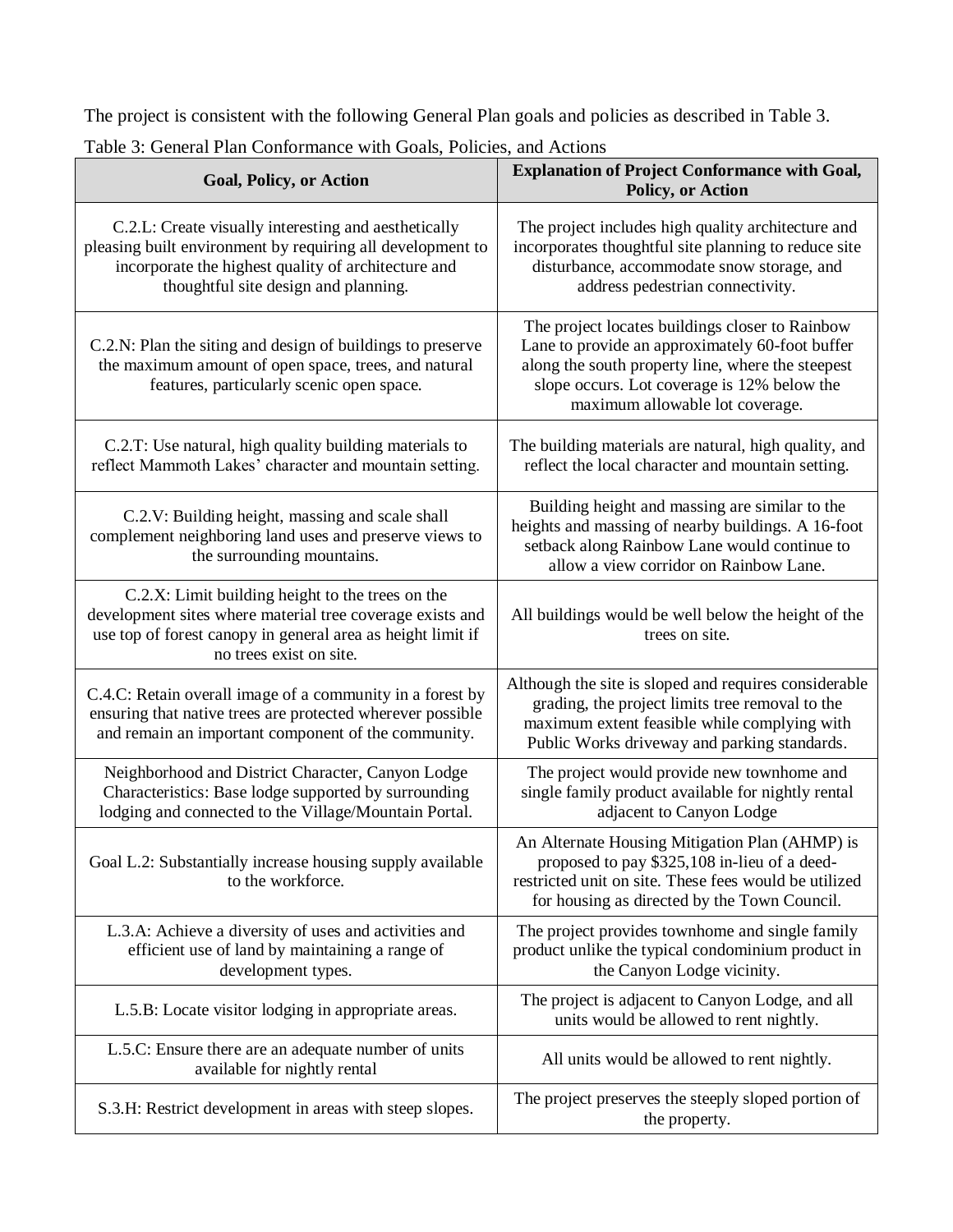#### **5. Municipal Code Consistency**

The proposed project is consistent with all applicable zoning requirements of the RMF-2 zone with the incorporation of conditions of approval as discussed in Table 4.

Table 4: Zoning Consistency

 $\overline{a}$ 

| <b>General Information</b>                 |                         |                                          |                  |  |
|--------------------------------------------|-------------------------|------------------------------------------|------------------|--|
| General Plan: High Density Residential-2   |                         | Specific Plan: N/A                       |                  |  |
| Zoning: Residential Multi-Family-2 (RMF-2) |                         | Overlay Zone/District/Master Plan: N/A   |                  |  |
| <b>Existing Land Use: Vacant</b>           |                         | Permits Required: TTM, VAR, UPA, DR, ADJ |                  |  |
| <b>Development Standards</b>               |                         |                                          |                  |  |
| <b>Standard</b>                            | <b>Required/Allowed</b> | <b>Proposed/Provided</b>                 | <b>Complies?</b> |  |
| <b>Residential Density</b>                 | 12 units/acre           | 9.6 units/acre                           | Yes              |  |
| Setbacks                                   |                         |                                          |                  |  |
| Front yard (feet)                          | 25 feet                 | 16 feet                                  | Yes <sup>1</sup> |  |
| Side yard (feet)                           | 10 feet                 | 10 feet                                  | Yes              |  |
| Rear yard (feet)                           | 20 feet                 | 60 feet                                  | Yes              |  |
| Active fault (feet)                        | 50 feet                 | $>60$ feet                               | Yes              |  |
| Lot Coverage                               | 60%                     | 48%                                      | Yes              |  |
| Building Height <sup>2</sup>               |                         |                                          |                  |  |
| Lot $1$ (Bldg B)                           |                         | 29.3 feet                                | Yes              |  |
| Lots $2-5$ (Bldg A)                        |                         | 38.8 feet                                | Yes <sup>1</sup> |  |
| Lots $6-9$ (Bldg A)                        | 35 feet                 | 37.8 feet                                | Yes <sup>3</sup> |  |
| Lot $10$ (Bldg D)                          |                         | 36.9 feet                                | Yes <sup>3</sup> |  |
| Lots 11-16 (Bldg C)                        |                         | 43.9 feet                                | Yes <sup>1</sup> |  |
| Snow Storage                               | 75%                     | 75%                                      | Yes <sup>4</sup> |  |
| <b>Parking Spaces</b>                      | 41                      | 60                                       | Yes              |  |
| Dumpster/Recycling                         | Required                | Provided                                 | Yes <sup>5</sup> |  |

<sup>&</sup>lt;sup>1</sup> The front yard setback (along Rainbow Lane) and building heights of Lots 2-5 and 11-16 comply with Zoning Code standards with the approval of the variance request (Variance 15-001). See discussions below.

<sup>&</sup>lt;sup>2</sup> An average building height calculation is utilized for measuring building height because the site has an average slope of greater than 10 percent. As required by Municipal Code 17.36.060.B, building height is measured from finished grade.

<sup>&</sup>lt;sup>3</sup> The building heights of Lots 6-10 comply with Zoning Code standards with the approval of the adjustment request (Adjustment 15-001). See discussion below.

<sup>&</sup>lt;sup>4</sup> Snow storage areas comply with Code requirements because dimensions meet or exceed 10x10 feet and are away from the primary street frontage. The Town understands that space on the project site has been leased by Courchevel for snow storage; however, that is a private agreement and does not require the project to provide snow storage areas in excess of that required by the Code.

<sup>&</sup>lt;sup>5</sup> As allowed by Code, the dumpster/recycling area is proposed within the side yard setback along the east property line with the required findings documented in Use Permit Finding d in the attached resolution (Attachment 1).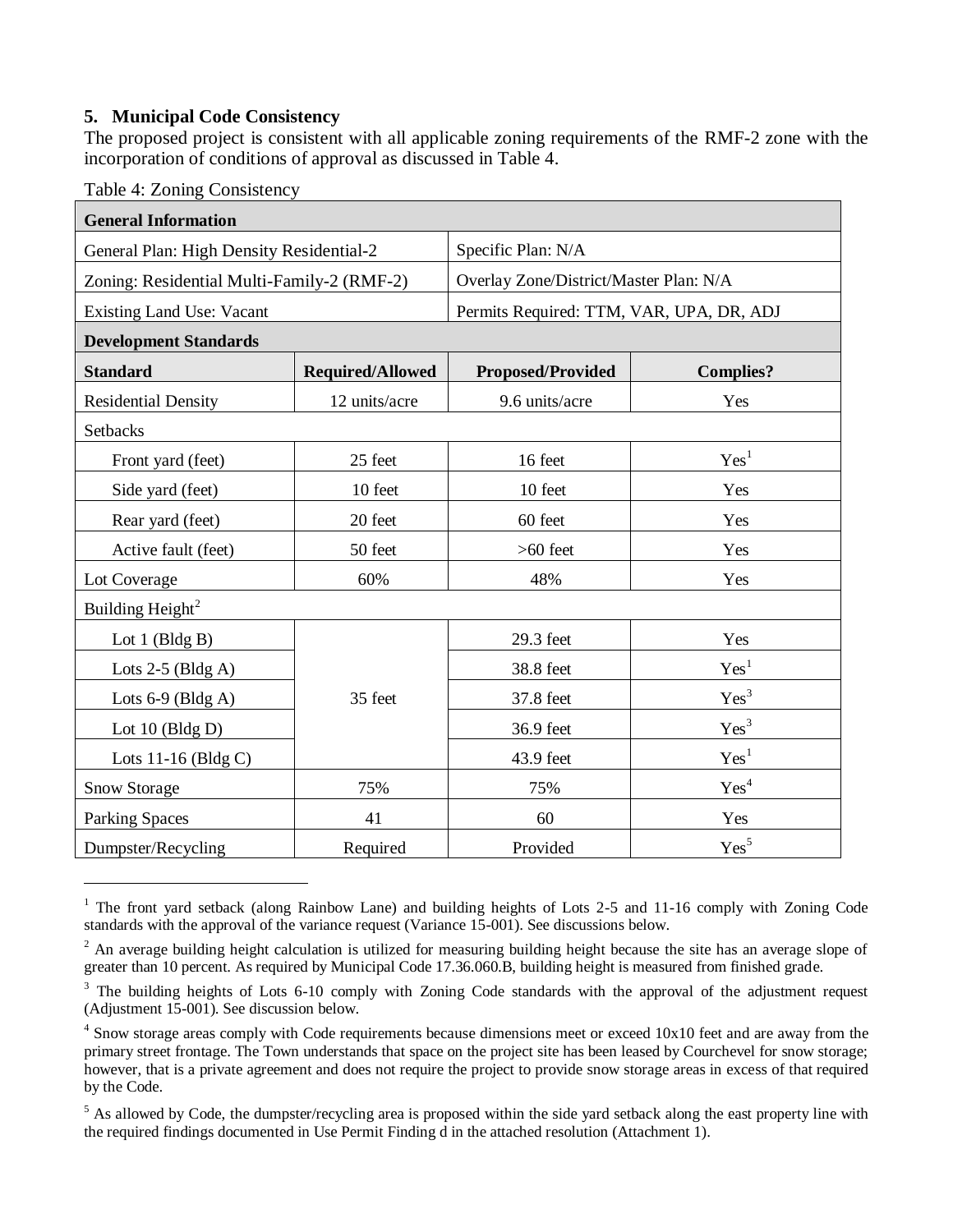| <b>Other</b>                                                                                                                                                                                              | <b>Complies?</b> |
|-----------------------------------------------------------------------------------------------------------------------------------------------------------------------------------------------------------|------------------|
| <b>Workforce Housing:</b> AHMP for in-lieu fees proposed.                                                                                                                                                 | Yes <sup>6</sup> |
| <b>Public Art:</b> Fee will be paid at building permit is suance.                                                                                                                                         | Yes              |
| <b>Multi-Family Residential Projects (MC §17.52.210)</b>                                                                                                                                                  | <b>Complies?</b> |
| <b>Building Facades Adjacent to Streets:</b> 75% of the street facing façades is<br>required to be occupied by habitable space with windows and have at least<br>one pedestrian entry into the structure. | <b>Yes</b>       |
| <b>Front Yard Paving:</b> No more than 40% of the front yard setback area shall<br>be paved.                                                                                                              | <b>Yes</b>       |
| <b>Laundry Facilities:</b> Common facilities or provided in each unit.                                                                                                                                    | Yes              |
| <b>Maintenance and Control of Common Area:</b> The common area will be<br>controlled and maintained by a homeowner's association.                                                                         | <b>Yes</b>       |
| <b>Private Outdoor Open Space:</b> Greater than 60 square feet of private outdoor<br>open space is required per unit.                                                                                     | <b>Yes</b>       |
| <b>Storage:</b> 100 cubic feet of lockable storage space within the garage of each<br>unit, separate from the parking area, is required per unit.                                                         | <b>Yes</b>       |

# *Front Yard Setback Variance*

The property frontage along Rainbow Lane is considered to be the front yard, requiring a 25-foot setback<sup>7</sup>. A 16-foot setback along Rainbow Lane is proposed due to the steep slope at the rear (south) portion of the lot. This would result in a nine foot encroachment into the front yard setback, but would provide approximately 60 feet of open space at the rear portion of the lot, where a 20-foot setback is required.

The findings necessary to approve a variance include that there are special circumstances applicable to the property that the strict application of the Zoning Code deprives the property of privileges enjoyed by other properties in the vicinity and in the same zoning district. The steep slope of this lot, which ranges from 7% to 30%, qualifies as a special circumstance. A 25-foot front yard setback would require additional grading and tree removal, which would not be consistent with General Plan policies and Design Guidelines regarding preservation of trees and natural features, such as steep slopes. Nearby properties, that are in the same RMF-2 Zone as the project, also have buildings located less than 25 feet from Rainbow Lane:

• The Snowbird building is approximately 15 to 20 feet from Rainbow Lane.

 $\overline{a}$ 

<sup>6</sup> See AHMP discussion below.

 $<sup>7</sup>$  The property is not considered to be a corner lot because corner lots must be located at the intersection of two streets. The</sup> adjacent property to the west is not considered to be a street because it is not part of the Town's right-of-way or street system, is outside of the Town's Urban Growth Boundary, and is leased from the United States Forest Service (USFS) for a parking lot for Canyon Lodge. Furthermore, this adjacent property does not guarantee legal vehicle access since use and operation of the site is at the discretion of the USFS. If access from the USFS site were precluded, Rainbow Lane would be converted back to a two-way street to provide access. Therefore, the frontage along Rainbow Lane is considered the front lot line.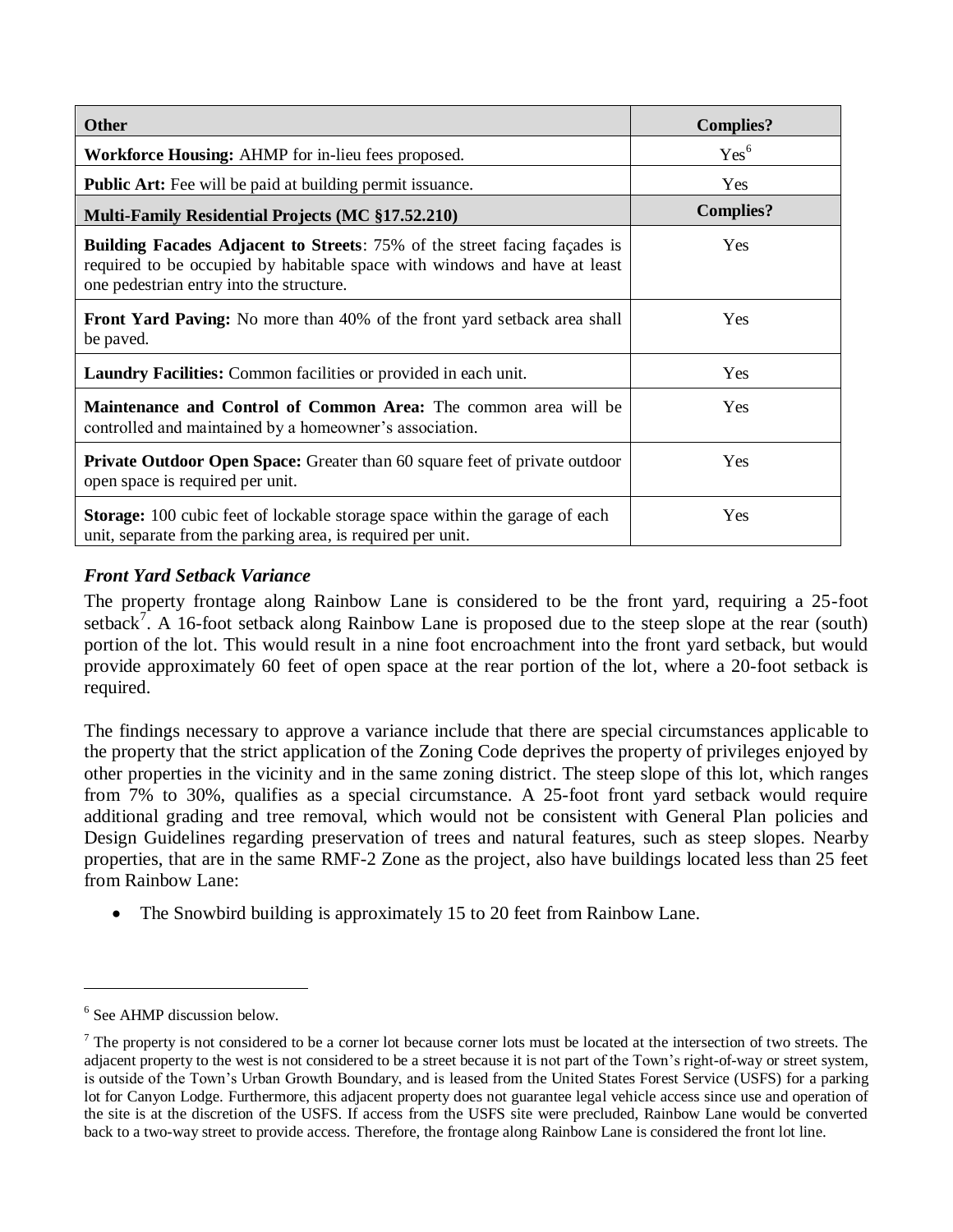- The Couchevel Condominiums include buildings that are approximately 16 to 36 feet from Rainbow Lane.
- The Chamonix Condominiums include portions of buildings that are approximately 10 feet to 20 feet from Rainbow Lane.

For context, an aerial image of the project site and vicinity is included as Attachment 7.

Another required finding is that the variance would not be detrimental to the public health, safety, or welfare, or injurious to the property or improvements in the vicinity. Staff does not find that this variance would have detrimental impacts because Rainbow Lane has adequate right-of-way (60 feet) and sufficient snow storage and storm drain infrastructure would be provided. Although Rainbow Lane is currently shaded by the existing tree cover on the project site, the reduced setback may increase the amount or modify the extent of shading on Rainbow Lane. Due to implementation of the Town's snow management policy, the potential change in shading would not be significant, and Town staff determined that the project would not have an associated detrimental impact*.* Additionally, the project would be required to comply with all applicable Building Code, Fire Code, and Public Works Standards during construction and operation. Furthermore, both density (9.6 units per acre) and lot coverage (48%) would be below the maximum allowed.

Additional discussion related to the setback variance is included in Agency/Public Comments section, below.

Therefore, staff is recommending approval of the setback variance subject to the findings and conditions of approval in the attached resolution (Attachment 1).

# *Building Height – Variance and Adjustment*

The maximum height limit is 35 feet. Due to the slope of the lot, building heights are calculated using an average height measurement from finished grade. Table 5 identifies the proposed building heights.

| <b>Complies with Code</b>       | <b>Requires Adjustment</b>                                            | <b>Requires Variance</b>             |  |
|---------------------------------|-----------------------------------------------------------------------|--------------------------------------|--|
| Lot 1 (Building B) $-29.3$ feet | Lots 6-9 (Building A) – 37.8 feet   Lots 2-5 (Building A) – 38.8 feet |                                      |  |
|                                 | Lot 10 (Building D) $-36.9$ feet                                      | Lots 11-16 (Building C) $-43.9$ feet |  |

Table 5: Building Heights

The building heights proposed for Lots 6-10 can be approved through an adjustment, which allows a height increase of 10% (i.e., up to 38.5 feet). The building heights for Lots 2-5 and 11-16 can be approved through a variance.

The height adjustment and variance requests can be approved based on the required variance findings, discussed under Front Yard Setback Variance, above. The topography of the site, in addition to the desired roof pitch, would be qualifying criteria to approve the height variance and adjustment. Since the General Plan and Design Guidelines require preservation of trees and natural features, such as steep slopes, to the maximum extent feasible, a large portion of the site is proposed to remain undisturbed and undeveloped. The undisturbed area located within required setbacks is more than 12,000 square feet, which is 30% of the required minimum lot size (40,000 square feet) in the RMF-2 Zone. Due to design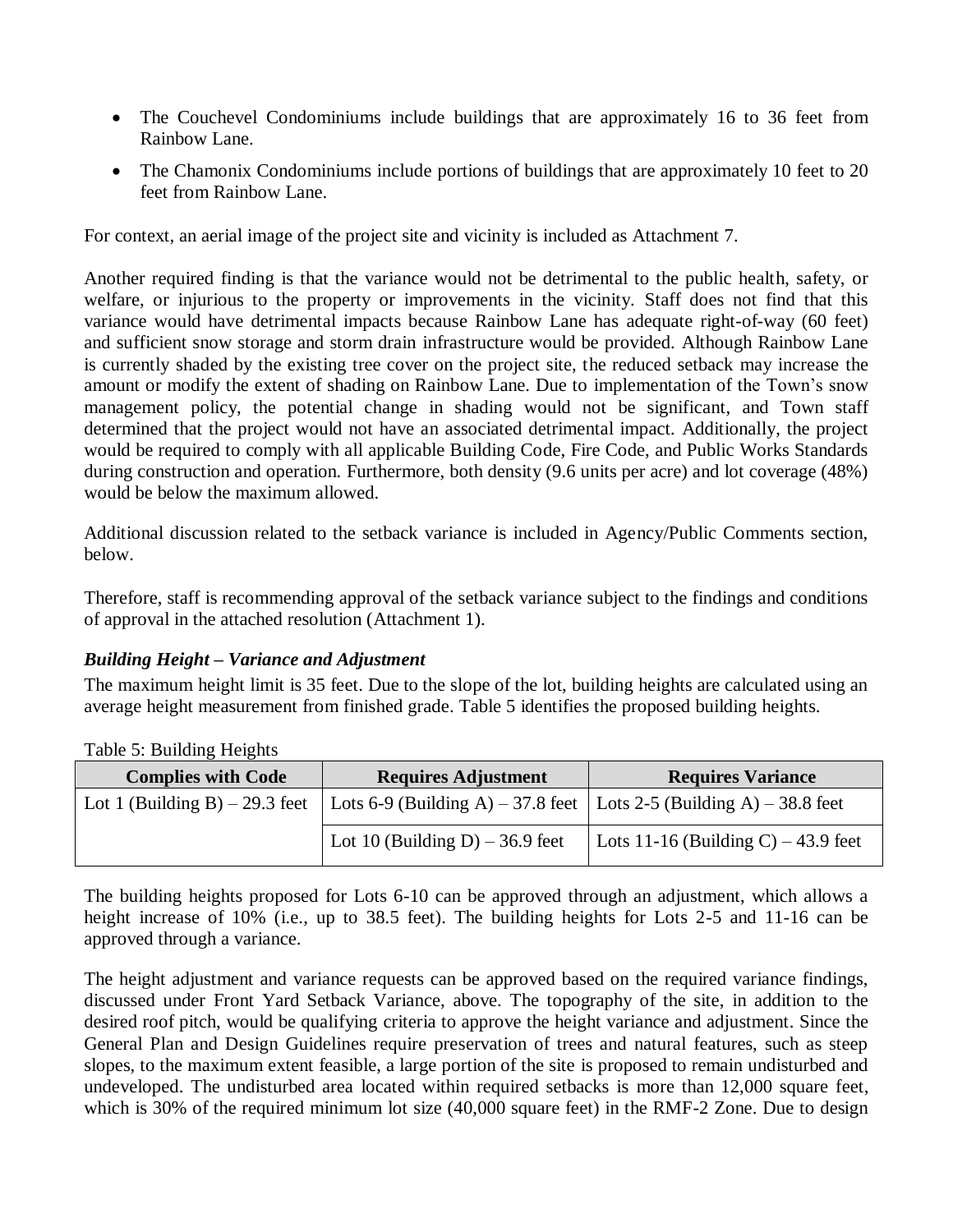considerations, density and lot coverage remain below the maximum allowed. Therefore, it would be reasonable to allocate additional building envelope (i.e., height) to the proposed buildings.

The additional building height requested would accommodate a 6:12 roof pitch on all buildings. The Commission reviewed options for roofs with a 4:12 pitch at the March  $25<sup>th</sup>$  workshop. Although a 4:12 roof pitch would reduce Buildings A and D heights to less than 35 feet and Building C height to 39.4 feet, Commissioners commented that the 6:12 pitch creates a more attractive and desirable building design. The Commission could consider revisiting this item during the public hearing discussion.

Additionally, nearby properties that are in the same RMF-2 Zone as the project have buildings heights that are greater than 35 feet:

- The Snowbird building is approximately 43 feet tall.
- The 1849 Condominium building is approximately 60 feet tall.

The adjacent Courchevel Condominiums are three stories, including a garage and loft, and while building permit files were unavailable, the height of these buildings is less than 35 feet. However, the adjacent Courchevel units located to the rear of the Courchevel site (southern portion) are located at elevations that are approximately nine feet above the proposed rear Mountainside units (A Buildings). Therefore, the requested increase in height would be within the context of those Courchevel units. Although the Building C would exceed the height of the adjacent Courchevel units located along Rainbow Lane, proposed building heights would be within the context of other nearby buildings.

Another required finding is that the height increase would not be detrimental to the public health, safety, or welfare, or injurious to the property or improvements in the vicinity. Staff does not find that the height increase would have detrimental impacts because the building height would be similar to surrounding buildings, below the height of the trees on site as required by the General Plan, and would result in a more attractive and desirable building design with a 6:12 roof pitch. Additionally, the project would be required to comply with all applicable Building Code, Fire Code, and Public Works Standards during construction and operation. Furthermore, both density (9.6 units per acre) and lot coverage (48%) would be below the maximum allowed.

Additional discussion related to building height is included in Agency/Public Comments section, below.

Therefore, staff is recommending approval of the building height variance and adjustment subject to the findings and conditions of approval in the attached resolution (Attachment 1).

# *Alternate Housing Mitigation Plan (AHMP)*

 $\overline{a}$ 

The applicant is proposing an Alternate Housing Mitigation Plan (AHMP) instead of providing an onsite deed restricted housing unit (Attachment 8). AHMPs are allowed by the Interim Affordable Housing Mitigation Policy (Attachment 9). The proposed AHMP is to pay the current in-lieu fee for projects of nine or fewer units (\$23,222 per market rate unit) or the current in-lieu fee established at time of building permit issuance<sup>8</sup>. Utilizing the \$23,222 fee, the project would pay a total of \$325,108 in housing in-lieu fees.

 $8$  The developer requested the flexibility to allow the application of a future in-lieu fee if established prior to building permit issuance. The Town expects a new in-lieu fee to be effective in July 2015.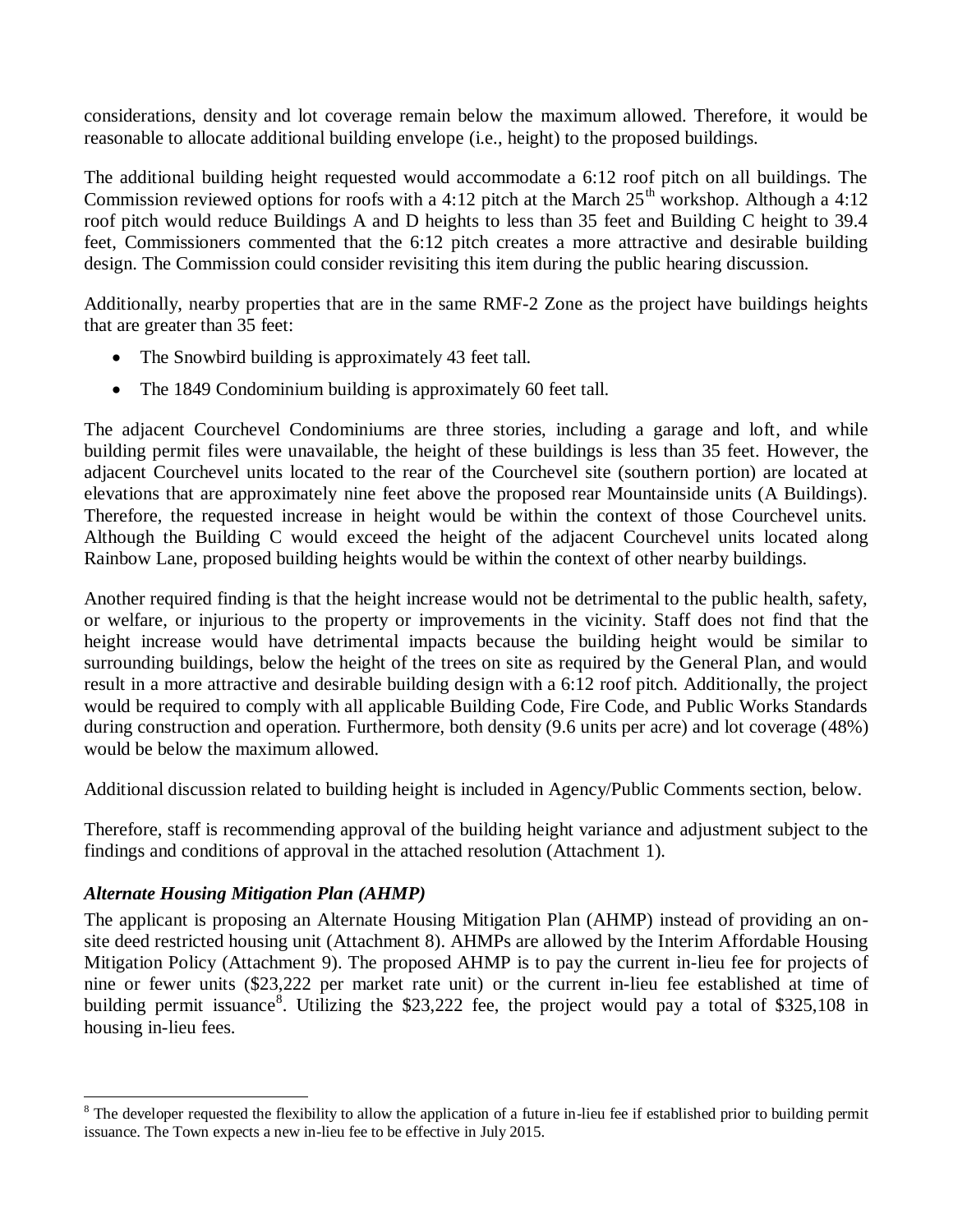#### Findings Required for an AHMP

The following are the required findings to approve an AHMP:

- 1. On-site mitigation is undesirable for the community or infeasible; and
- 2. There would be substantial additional affordable housing benefit derived from the AHMP. "Additional housing benefit" may be defined by a number of parameters including, but not limited to:
	- A greater number of affordable/workforce units.
	- Units that more closely meet current priorities established by Mammoth Lakes Housing and/or the Town.
	- Provision of units at an earlier date than would otherwise occur.

The proposed AHMP could be considered to comply with the first required finding that on-site housing is undesirable for the community or infeasible, because the site is focused towards nightly rentals due its location across from Canyon Lodge, and because this location is also relatively far from Vons, schools, the hospital, and other resident facilities and services (e.g., post office, gym, etc.). Also, although Canyon Lodge is a major employment center during the winter season, Canyon Lodge is typically open only about five months per year. Additionally, there is a possibility that the California Supreme Court's decision in the *CBIA v. City of San Jose* case (expected this summer) could invalidate the Town's current Interim Affordable Housing Mitigation Policy, which includes a 10% inclusionary requirement<sup>9</sup>. Lastly, the Town Council has directed the update of the housing mitigation regulations to include allowing an option for payment of a fee instead of mandating on-site housing. Thus, the AHMP proposal reflects recent Council direction regarding how developers may mitigate housing impacts.

The proposed AHMP could be considered to comply with the second finding that substantial additional housing benefit is derived because \$232,220 in housing fees would be paid before an on-site deed restricted unit would be required  $(10<sup>th</sup>$  certificate of occupancy). The Town would have the ability to utilize these funds for priority affordable housing programs and activities.

#### Mammoth Lakes Housing, Inc. Board Review and Comments

 $\overline{a}$ 

The Mammoth Lakes Housing, Inc. (MLH) Board reviewed the AHMP on March 2, 2015. The Board recommended that an on-site unit be provided instead of the provision of an in-lieu fee because the Board concluded that the proposed AHMP did not meet the required findings. The Board found the project location to be desirable for a deed-restricted unit because it is close to employment (e.g., Canyon Lodge and Austria Hof), is in a residential neighborhood, and is on a year-round transit route. The Board ascertained that no additional housing benefit could be tied to the fee.

As clarified by the Council Resolution 14-54, the MLH Board's role is to review and comment on an AHMP, and the Commission's role is to approve or deny an AHMP considering the Board's comments.

<sup>&</sup>lt;sup>9</sup> Under the Interim Affordable Housing Mitigation Policy's 10% inclusionary requirement, a 10 unit project would be required to deed restrict one on-site unit.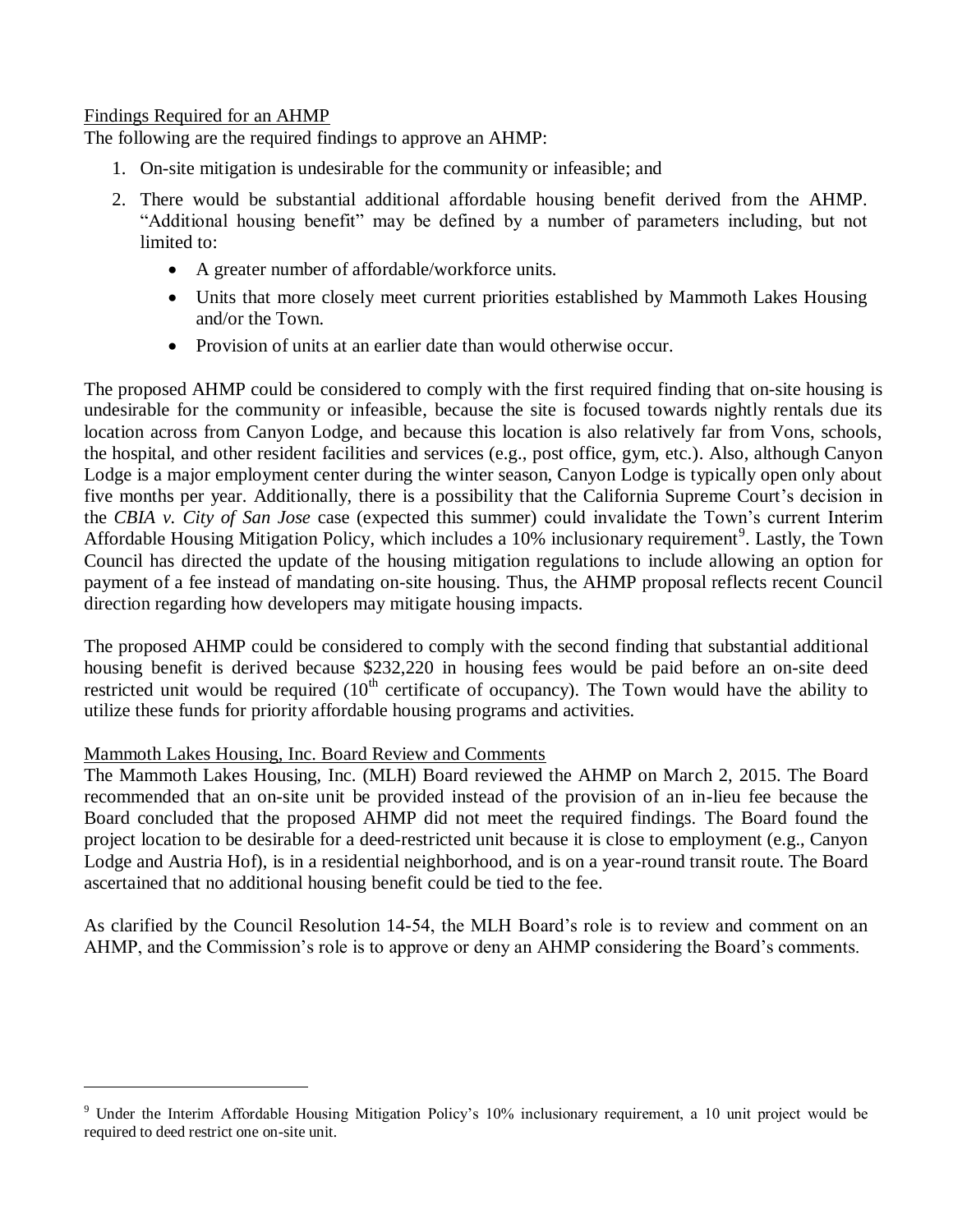#### Option for Compliance with the Housing Ordinance Update and Fee

Although Town Council has directed the development of a housing ordinance that allows in-lieu fees to be paid by all development projects, this ordinance is not anticipated to be effective until July 2015. Since the applicant anticipates obtaining building permits prior to July 2015, the applicant has proposed an AHMP for the payment of in-lieu fees instead of deferring to the future housing ordinance fee  $\overline{10}$ .

Although the applicant has requested to proceed with his AHMP as proposed, the Commission could consider the option of compliance with the future housing fee. This option could allow the developer to obtain building permits for up to 10 units and pay the new fee for these 10 units once the fee is established and prior to certificate of occupancy for the  $10<sup>th</sup>$  unit. The  $10<sup>th</sup>$  certificate of occupancy would be used because that is when the current Interim Housing Policy would trigger an on-site deed restricted unit. Prior to the  $10<sup>th</sup>$  certificate of occupancy, the developer would have the option to either pay the new fee or deed restrict an on-site unit consistent with the Interim Housing Policy.

#### AHMP Condition of Approval

At the March  $25<sup>th</sup>$  workshop, the Commission provided feedback that was supportive of the proposed AHMP. Based on that feedback and staff analysis, above, the attached resolution includes the findings for approval of the AHMP as proposed. Condition of Approval 30 describes implementation of the AHMP:

*Condition of Approval 30: Prior to the issuance of each building permit for each of the seven duplex buildings, the applicant shall elect to pay either \$23,222 per unit (i.e., \$46,444 per duplex building permit) for a total project fee payment of \$325,108, or the current fee in effect at time of building permit issuance. This shall be ensured by the Community and Economic Development Department prior to building permit issuance.*

# **6. Project Design**

A summary of the submittal requirements for major design review is included in Table 6 below:

| Item                                                          | Submitted? |
|---------------------------------------------------------------|------------|
| Site Plan                                                     | Yes        |
| Colored elevation drawings                                    | Yes        |
| Preliminary landscape plan                                    | Yes        |
| Representation of exterior colors and materials <sup>11</sup> | Yes        |
| Photographically correct color perspective representation     | Yes        |

|  | Table 6: Submittal Requirements for Major Design Review |  |  |
|--|---------------------------------------------------------|--|--|
|  |                                                         |  |  |

The proposed project is consistent with the Town's Design Guidelines as discussed below:

#### *Site Design*

 $\overline{a}$ 

 Natural site features are recognized by locating the buildings to the north to reduce disturbance of the steepest slope on the property and to preserve additional trees.

 $10$  The AHMP recently approved for the Inn at the Village project allowed housing mitigation to comply with the regulations in effect at the time of building permit issuance.

 $11$  Materials and colors will match the Grayfox project and are shown in the colored elevations. The Grayfox project is located at 59 Hillside Drive and was included in the Commission's March 25, 2015 site visit.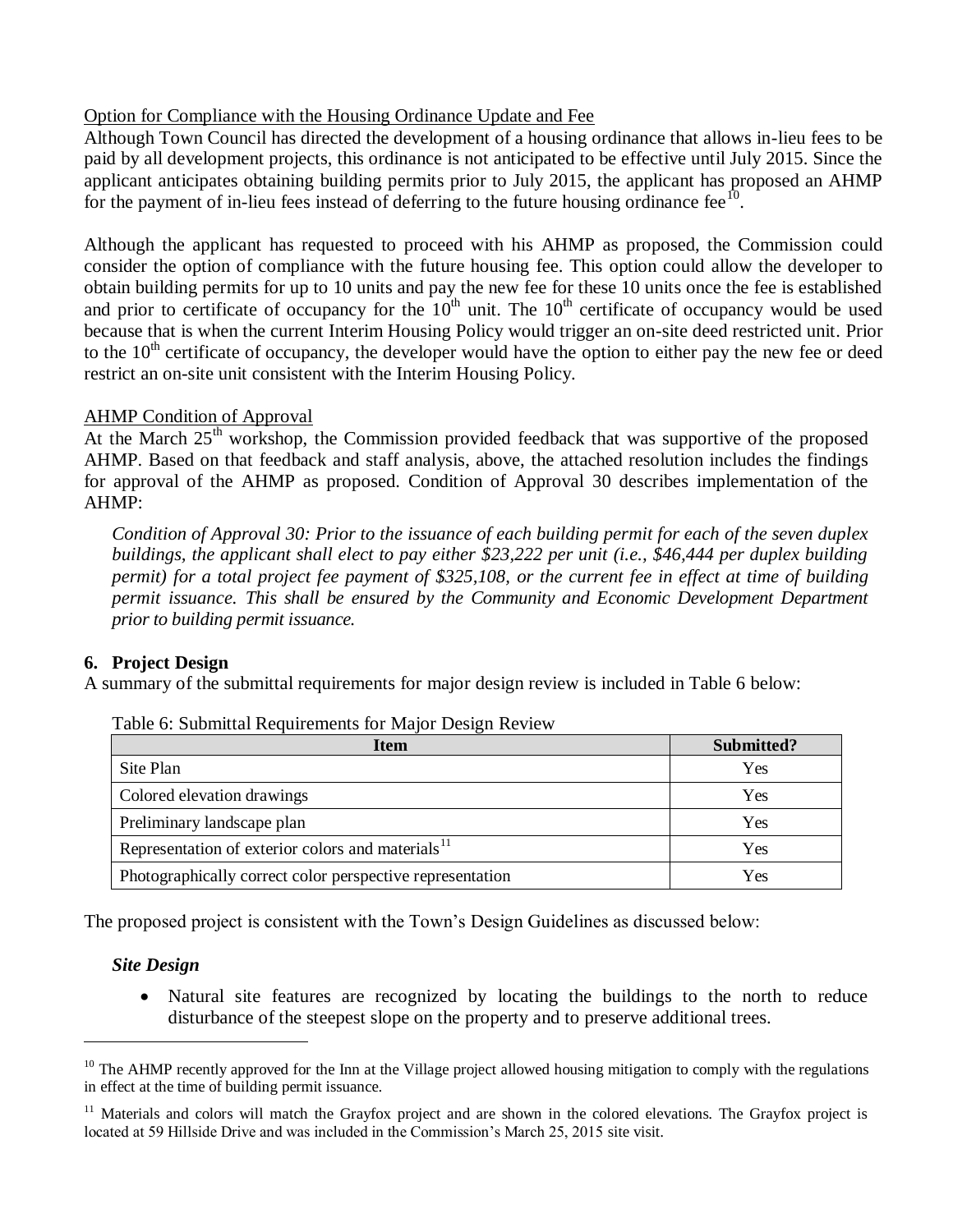- Grading and site disturbance is reduced as a result of the request for a reduced setback along Rainbow Lane. Site grading is necessary to meet Public Works Standards for parking and driveway slopes.
- Parking areas are screened from the street by buildings, split-face block retaining walls, and landscaping.
- Landscape plan includes species from the recommended plant list (e.g., Redtwig Dogwood and Feather Reed Grass) and other species selected based on consultation with the Valentine Reserve and experience with the Mammoth Gateway Monument Sign landscaping.

# *Building Design*

- Building forms, roofs, and facades provide variation and visual interest through the provision of roof elements of varying height and slope directions, pop-outs, and window variation.
- A clear distinction between building base (natural rock) and the wall material (red cedar) is provided.
- The buildings comply with design requirements for building facades adjacent to streets, including the provisions of habitable space with windows and a pedestrian entry for each unit along the street facing façade.

# *Building Materials and Colors*

- Materials appear to be appropriate for the neighborhood and Mammoth Lakes because they include natural rock, wood, and asphalt composition shingles.
- Colors appear to be appropriate to both the natural environment and the neighboring buildings since they are brown (siding), dark red (window trim), black/brown (roof shingle), and natural rock, which would blend into the natural environment and surrounding buildings.

The findings in the attached resolution reflect the project's consistency with the Design Guidelines.

# **7. Agency/Public Comments**

# *Agency Comments*

Staff routed the application to local agencies for review upon deeming the project complete. The project was routed to the following agencies: Mammoth Community Water District (MCWD), the Mammoth Lakes Fire Protection District (MLFPD), Amerigas, Mammoth Disposal, Southern California Edison (SCE), and the United States Forest Service (USFS). Comments and/or responses were received from MCWD, MLFPD, and the USFS, and these comments have either already been addressed or are incorporated into the conditions of approval (Attachment 1).

# *Public Comments*

A number of comment letters from Courchevel Condominium owners has been provided (Attachment 12). Many of the comments have been discussed in previous sections of this report. However, other comments are discussed here.

• Building height relative to adjacent Courchevel buildings: There would be approximately two feet of fill along the north portions of the building for Lots 15 and 16 (Building C) (northeast building adjacent to Courchevel units along Rainbow Lane). This building's finished floor (i.e.,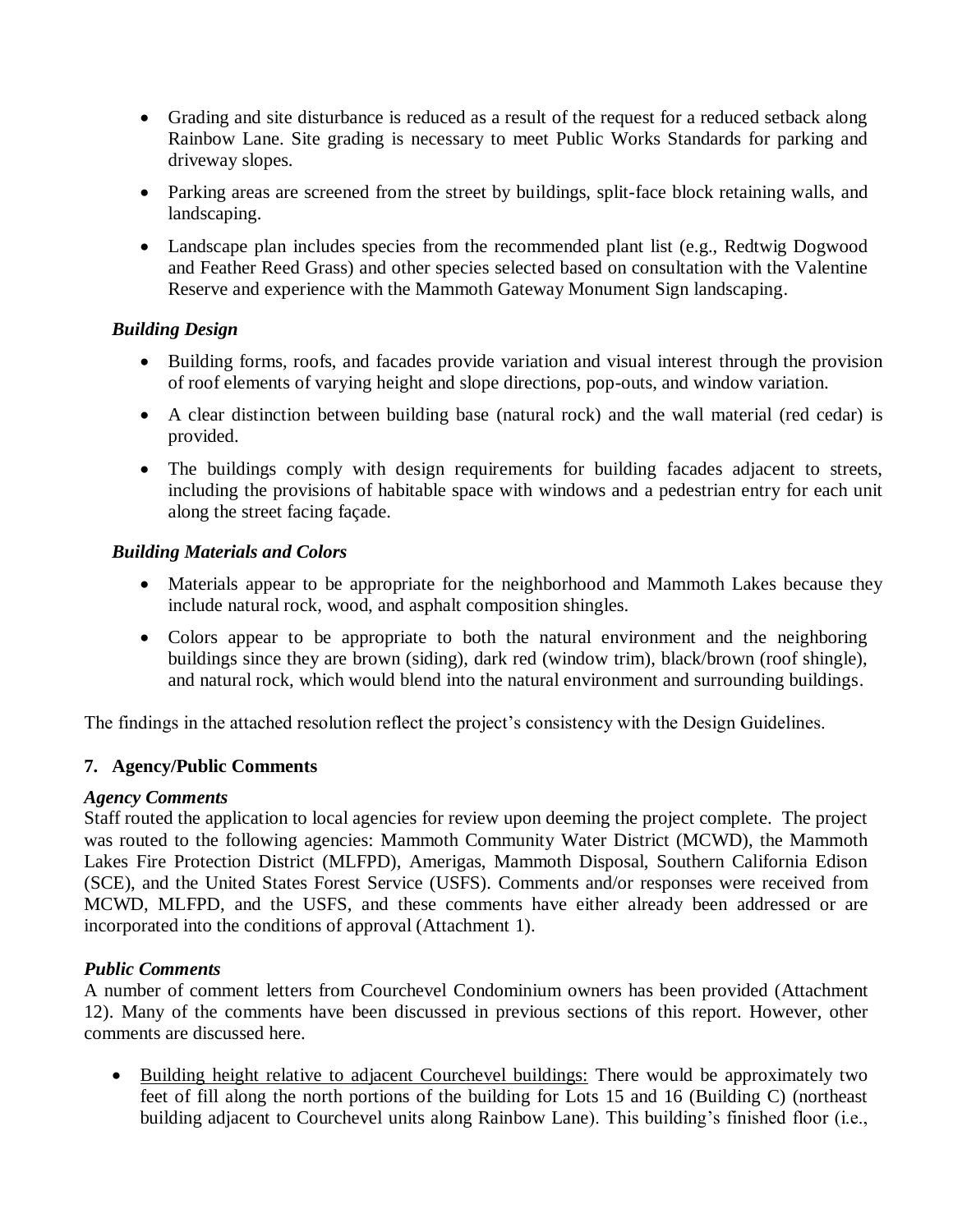garage entrance level) would range from eight feet above to 3.5 feet below the grade along the adjacent Courchevel building (units 55 to 60). The finished floor of the building for Lots 8 and 9 (Building A) (southeast building adjacent to Courchevel rear units) would range from nine feet below to 20 feet below the grade along the adjacent Courchevel building (units 47 to 54). This can be measured with the contour lines on Tentative Tract Map 15-001 Sheet 3 (Attachment 2).

- Building façade design: Concern was raised that the project would result in a "walled façade" and "large hulking shapes" unlike anything on Rainbow Lane. The building facades include architectural details to provide variation, including roof elements, pop-outs, windows, and doors. The Snowbird building façade is more than 150 feet in length, while the proposed C Buildings are each approximately 56 feet in length, separated by 15 feet to more than 30 feet. As previously mentioned, the Snowbird building is 43 feet in height, and the proposed building heights along Rainbow Lane range from 36.9 to 43.9 feet.
- Shading/sunlight/snow shed related to Courchevel: Existing trees on the project site currently shade Courchevel. The proposed buildings would be below the existing tree height but would alter the shading pattern from the site. The request for a reduced setback would provide an offset between the proposed Mountainside buildings and the Courchevel buildings, which would reduce the shading of and snow shed towards Courchevel units compared to moving the buildings to adhere to a 25-foot front yard setback. Also, building separation between the proposed buildings and the Courchevel buildings is approximately 27 feet at the closest point. The Town requires a minimum separation of 20 feet (i.e., 10 foot side yard setbacks) in this zoning district. As required by Condition of Approval 33, roof eaves that encroach into setback areas shall be protected with snow restraint devices.
- Private views: Town regulations, such as the General Plan and Town Code, only include policies and regulations that protect public views (i.e., views from streets, sidewalks, and public places). Private views (e.g., views from private units, such as Courchevel) are not considered during project analysis.
- Dumpster/recycling location: The dumpster is proposed to be located in the setback along the east property line. Dumpsters may be located in setback areas if approved by the Community and Economic Development Director. The proposed location appears appropriate to staff because it would be readily accessible to refuse collection and recycling vehicles, would be contained within a trash/recycling enclosure, and be located adjacent to a four foot retaining wall. The requirements for the enclosure are described in Condition of Approval 18, which requires exterior stone veneer or other materials compatible with the buildings. These enclosures typically do not have a roof because of operational issues. Courchevel comments included concern with the dumpster location. The Commission could discuss whether an alternate location on the site is more appropriate for the dumpster or if additional requirements should be included in Condition of Approval 18.
- Construction management: Condition of Approval 88 requires a Construction Staging and Management Plan to be approved by the Public Works Director and Mammoth Lakes Fire Protection District prior to any grading work or building construction. That Plan will address construction worker vehicles, construction equipment and materials. Since the major site work is anticipated to occur in the summer, it would avoid the peak winter season at Canyon Lodge. Conditions of Approval 87 and 107 specifically address erosion, including dust, and associated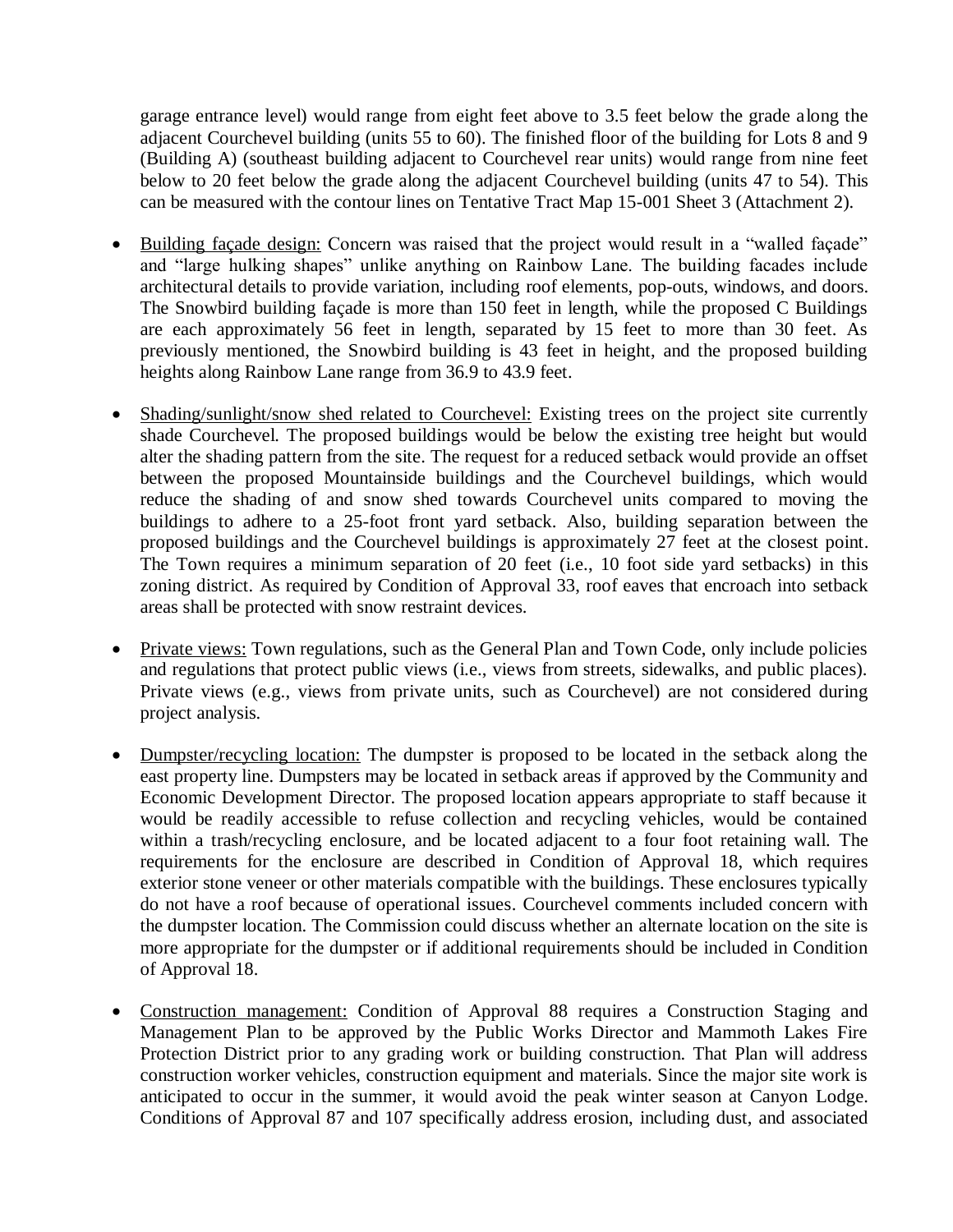best management practices that will be required during construction. Furthermore, the project will be required to comply with the Town's Noise Regulations, Municipal Code 8.16.

- Canyon Lodge parking: Concerns have been raised regarding the project's impact on parking for Canyon Lodge. Currently, some pavement that is used for Canyon Lodge parking is located on the project site (this can be seen mostly clearly on Attachment 2, Tentative Tract Map 15-001 Sheet 4). The developer is proposing to remove the pavement located within his property. Town Engineering staff is coordinating with the Mammoth Mountain Ski Area to reconfigure and restripe the Canyon Lodge parking area to be more efficient. It is expected that more parking spaces may result from this effort.
- Building Code conformance: A tentative map submittal does not include detailed plans or final specifications for construction work. The grading and building permits will be reviewed and required to conform to all applicable codes and standards.

#### **8. Environmental Analysis**

Staff determined that the project is categorically exempt from the California Environmental Quality Act (CEQA) pursuant to §15332, In-fill Development Projects. The project qualifies for this exemption because the following criteria are met:

- a. The project is consistent with the General Plan and Zoning Code. The project is consistent with the General Plan because it is below the maximum density, provides a high quality townhome product available for nightly rentals in an appropriate location, the design preserves the steeply sloped portion of the lot, the architecture and building exteriors are appropriate to the Eastern Sierra, and building heights would remain below tree heights on site. The project is consistent with the RMF-2 Zone because the project complies with all applicable regulations, including but not limited to density, lot coverage, snow storage, parking, solid waste/recycling, and specific multi-family development regulations. The variance and adjustment requests are allowed pursuant to Chapters 17.72 and 17.76 of the Zoning Code. This consistency has been documented in this staff report and in the attached resolution (Attachment 1).
- b. The proposed development occurs within city limits on a project site of no more than five acres substantially surrounded by urban uses. The project site is within the Town's Urban Growth Boundary, and the site is approximately 1.67 acres. The site is surrounded by condominium developments and a parking lot.
- c. The project site has no value as habitat for endangered, rare, or threatened species as documented by a biological resources assessment prepared by Dr. Jim Paulus (Attachment 10).
- d. Approval of the project would not result in any significant effects related to traffic, noise, air quality, or water quality. Since the project is below the maximum density allowed for the site, the project conforms or is required to conform to Municipal Code standards for noise, air quality and lot coverage, the project conforms or is required to conform to Public Works standards for improvements, parking, driveways, and storm drain systems, and the project will be required to obtain necessary permits for construction, including a National Pollutant Discharge Elimination System (NPDES) permit, no significant effects on traffic, noise, air quality, or water quality would result.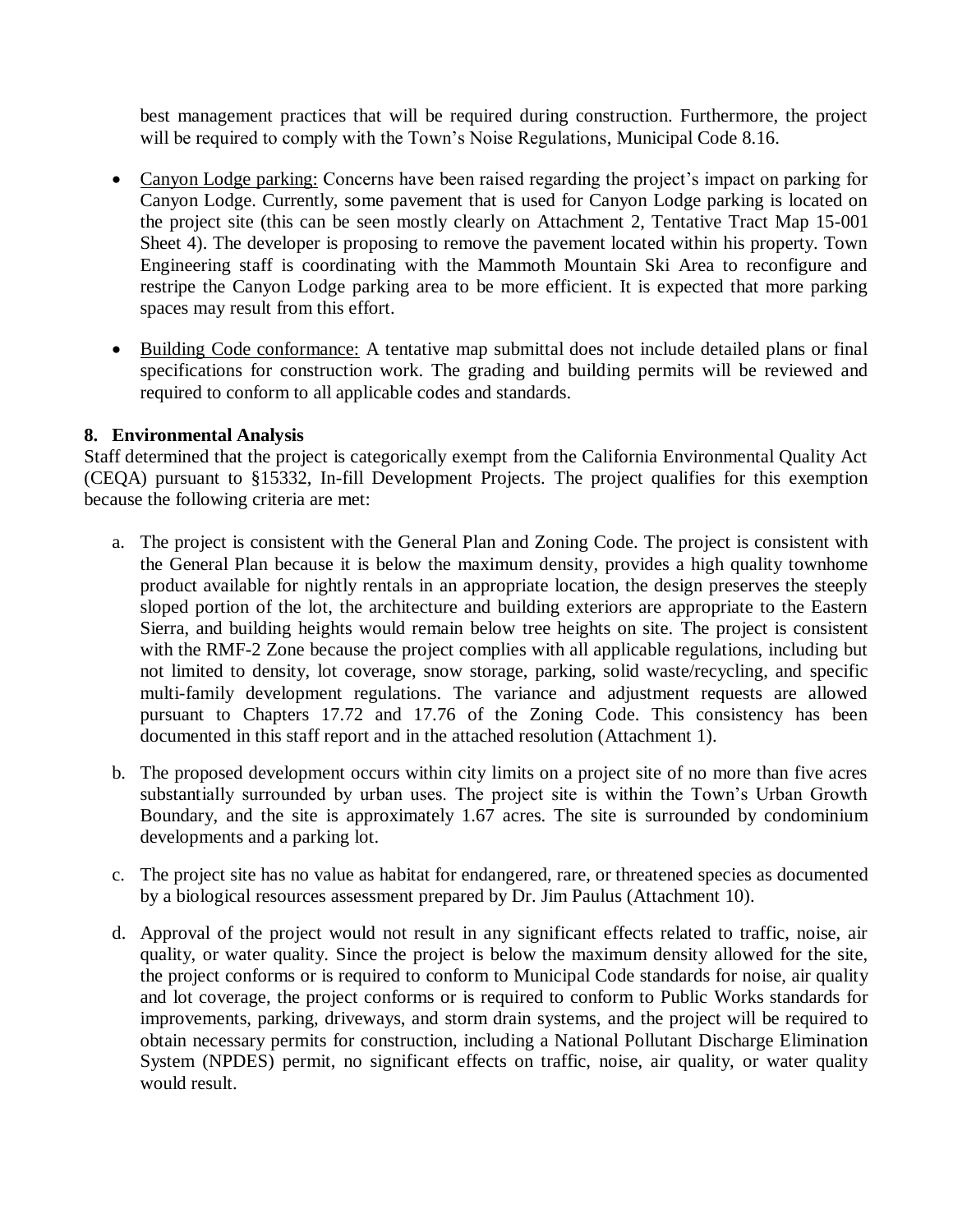e. The site can be adequately served by all required utilities and public services because all necessary utilities and services are currently provided or can be extended to the site. The plans were routed to Mammoth Community Water District (MCWD), the Mammoth Lakes Fire Protection District (MLFPD), Amerigas, Mammoth Disposal, Southern California Edison (SCE), and the United States Forest Service (USFS), and all comments received have been incorporated into the project and/or conditions of approval. Additionally, at time of building permit, development impact fees (DIF) will be paid.

#### **9. Financial and Staffing Considerations**

The applicant is paying for the staff time to process this application.

#### **10. Commission Discussion**

To facilitate Commission discussion, the following items are noted. The Commission may discuss any additional items.

- **A.** *Building Roof Pitch* The Commission may wish to further discuss the option for altering the roof pitch from 6:12 to 4:12. The reduction would reduce building heights so that all buildings would be less than 35 feet in height except for Building C. A reduction in the roof pitch would result in more "squat" buildings.
- **B.** *Building C, North Elevation Facades* The Commission may wish to discuss the design and details of the Building C facades facing Rainbow Lane. Limited pop-outs are proposed to allow for a 16-foot setback along Rainbow Lane and preservation of the steep slope at the rear of the property. Although the design appears to meet the Town's Zoning Code and Design Guidelines, the Commission may have additional suggestions for enhancements.
- **C.** Dumpster Although no issues were raised at the March  $25<sup>th</sup>$  workshop regarding the proposed dumpster location, the Commission could discuss whether an alternate location on the site is more appropriate and/or if additional requirements should be included in Condition of Approval 18. Condition of Approval 18 requires the trash enclosure to be improved with a concrete slab and exterior stone veneer or other materials compatible with the buildings, have adequate space for recyclable materials, and be animal resistant. If an alternate location is recommended, staff would add a condition of approval that the new location be contingent on approval by Mammoth Disposal.
- **D.** *Alternate Housing Mitigation Plan (AHMP)* Although Commissioners voiced support for the proposed AHMP, the Commission could discuss the option of requiring compliance with the future housing fee. Currently, Condition of Approval 30 allows the developer to choose whether to pay the \$23,222 fee or the fee in effect at time of building permit issuance.
- **E.** *Other*  The Commission may discuss any additional items related to this project.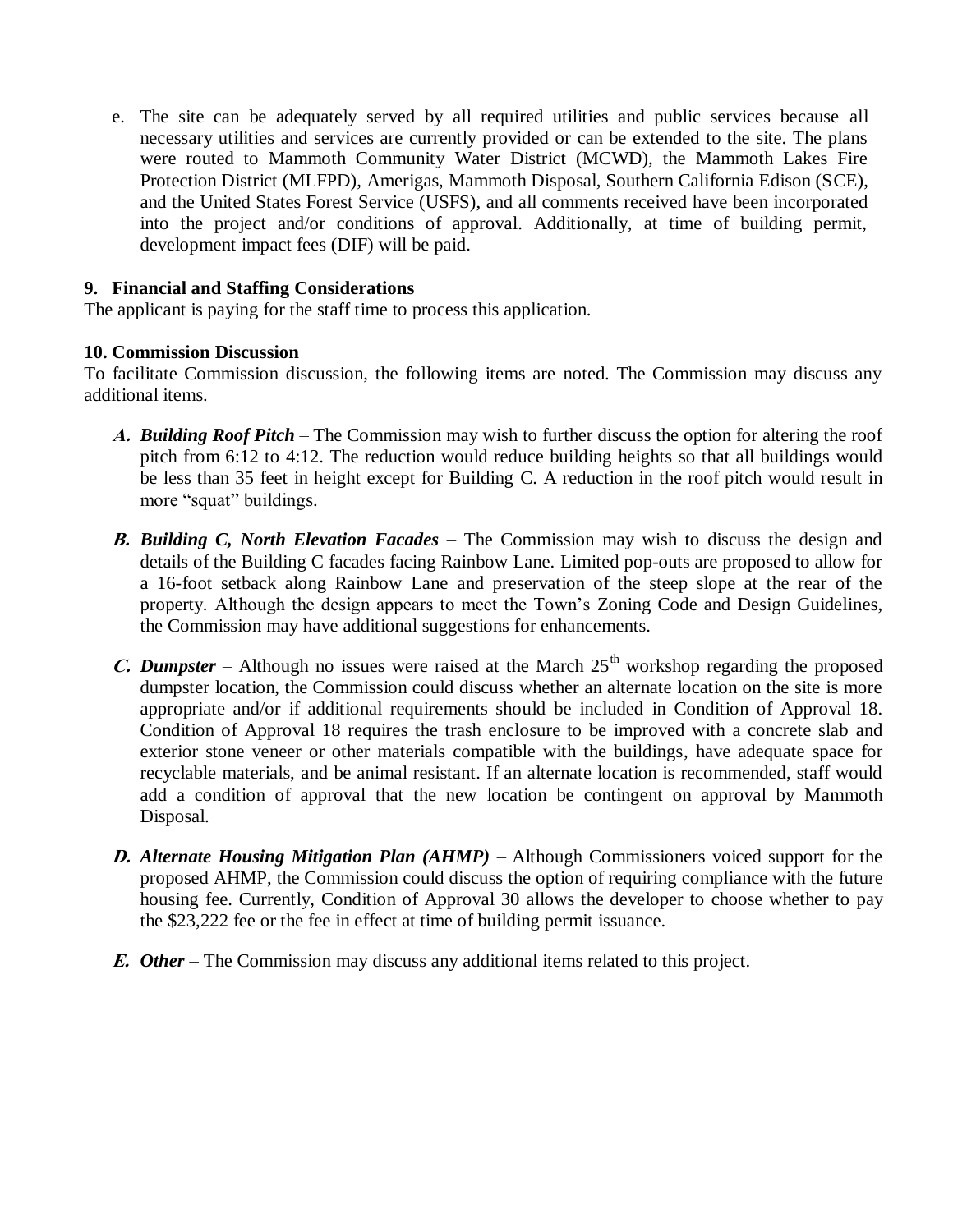# **C. OPTIONS**

Option 1.

- 1. Make the required CEQA findings,
- 2. Adopt the required Municipal Code findings,
- 3. Adopt the required Subdivision Map Act findings,
- 4. Adopt the required Variance findings, and
- 5. Approve Tentative Tract Map 15-001, Variance 15-001, Use Permit 15-001, Design Review 15-001, and Adjustment 15-001 with conditions as recommended by staff, or as modified by the Planning and Economic Development Commission.

Option 2. Deny Tentative Tract Map 15-001, Variance 15-001, Use Permit 15-001, Design Review 15-001, and Adjustment 15-001.

Option 1 would approve the project subject to the conditions of approval in the attached resolution, or as modified by the Planning and Economic Development Commission.

Option 2 does not allow the project to proceed towards construction, unless an appeal is filed within 15 days of the Planning and Economic Development Commission decision. The Commission would need to make findings for denial. If an appeal were to be filed, the project would be scheduled for a Town Council hearing.

# **D. RECOMMENDATION**

Staff recommends that the Planning and Economic Development Commission choose Option 1:

- 1. Make the required CEQA findings,
- 2. Adopt the required Municipal Code findings,
- 3. Adopt the required Subdivision Map Act findings,
- 4. Adopt the required Variance findings, and
- 5. Approve Tentative Tract Map 15-001, Variance 15-001, Use Permit 15-001, Design Review 15-001, and Adjustment 15-001 with conditions as recommended by staff, or as modified by the Planning and Economic Development Commission.

# **Attachments**

Attachment 1: Planning and Economic Development Commission Resolution

Attachment 2: Tentative Tract Map 15-001 (includes site plan, snow storage plan, etc.)

Attachment 3: Building floor plans and elevations, including color elevations

Attachment 4: Colors and materials elevation

- Attachment 5: Preliminary landscape plan
- Attachment 6: Photosimulation of project